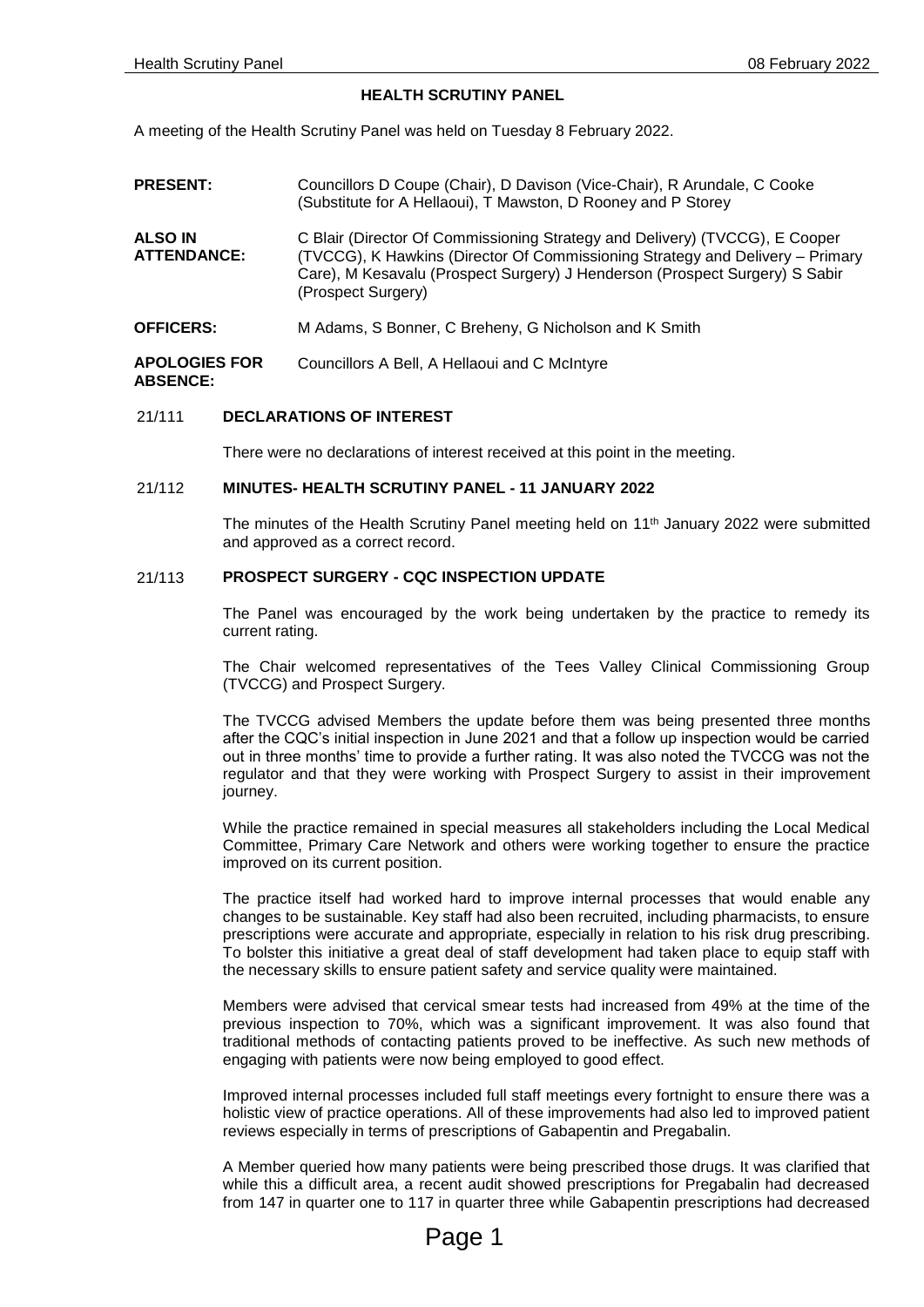from 166 in quarter one to 48 in quarter three.

A Member queried if GP surgeries were regularly inspected by the CQC. It was clarified the CQC periodically inspected GP Surgeries and that good ratings reduced inspection frequency.

A Member queried if the changes made by the practice would be beneficial to both the practice and to patients. It was clarified the improvements made should improve the quality of services for all.

It was also clarified that while Covid-19 had an impact on inspections this had been lessened.

Overall, the Panel were encouraged by the work undertaken by the practice and commended everyone involved for their efforts.

The Chair thanked all attendees for their participation. NOTED.

## 21/114 **HEALTH INEQUALITIES - AN EDUCATIONAL PERSPECTIVE**

The Chair welcomed representatives of the Council's Achievement and Public Health Teams to the meeting and invited them to present information about how educational outcomes could reduce health inequalities.

Members were advised the Government's *Levelling-Up Agenda* could provide £5 million of investment in education to areas with higher levels of deprivation, such as Middlesbrough.

The Panel was advised the Achievement Service supported 54 schools, 70 nurseries and 42 childminding services. Part of that support was to provide professional development and ensure children and young people were provided with the best possible life chances. It was noted there were several overlaps with the health service in this regard.

There were several initiatives that provided young people with the best possible life chances including the Best Start Pathway. As the first 1001 days of a child's development were seen as crucial, Best Start was intended to support the most vulnerable families. As such, Best Start supported young parents, via the school readiness team, to make sure their young children were school ready. The scheme was piloted in three areas of Middlesbrough last year and was now open to all families across the town.

Other initiatives included the Health Eating and Nutrition for the Really Young (HENRY) and Fussy Eaters. This was an evidence based approach that aimed to support babies and young people gain the best possible start in their lives.

Again this initiative focusses on the first 1001 days of a child's development whereby face to face interactions were made between practitioners and families to provide nutritional and healthy eating programmes. During 2021 102 families completed the programmes. As with all other initiatives of this kind, they were delivered virtually through the Covid-19 Pandemic.

To prepare children for school the Play and Learn Together initiative encouraged families to learn and play together in order to understand how to better interact with children in order to make them school ready. This was an eight week programme that was delivered jointly with the health service.

During 2021 136 families engaged with the programme, with 94 reporting an increase in their confidence to interact successfully with their children. This resulted in parents being able to verbalise their emotions and have a greater insight into their social and emotional positions.

A recent initiative was the Support to Talk scheme which was created in response to evidence young children's speech and language had been adversely affected by the Covid-19 pandemic. The scheme was designed to work with families to improve this situation, especially for those babies that had been born during the pandemic. It was noted that the practice had been shared across Middlesbrough, Redcar and Cleveland and health and social care agencies.

Members were also advised that an Ethnic Minority Achievement Team worked with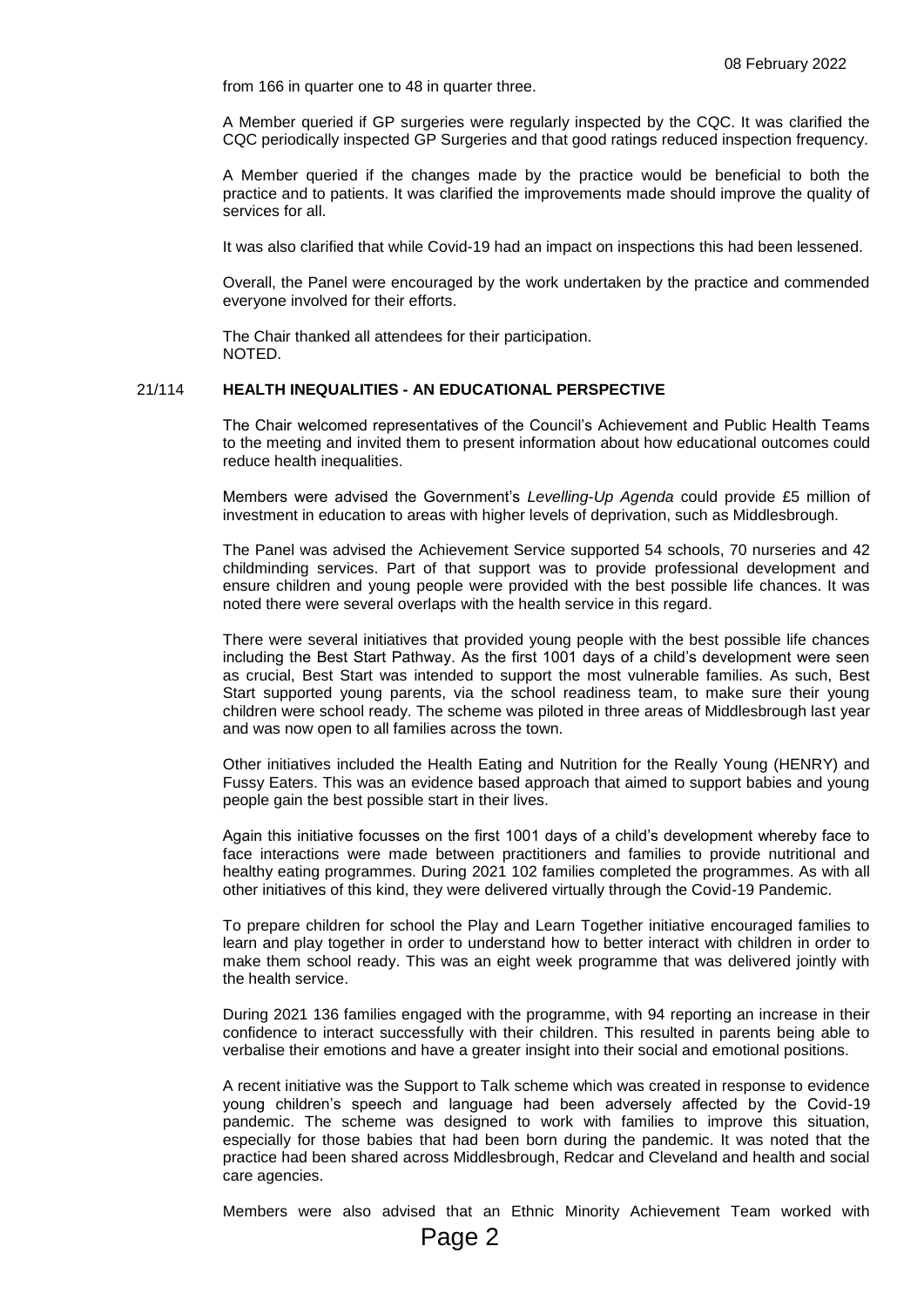international new arrivals to ensure they were signposted to appropriate services so that families became familiar with their surroundings quickly and that children of those families were school ready as soon as possible after their arrival.

Members also received information from the Council's Public Health team about how improvements to educational attainment could help improve health inequalities. The Panel heard that the first 1001 days of a child's development were crucial. As such Public Health were keen to intervene during this period in order to construct important building blocks for children to be school ready, especially in areas such as language and speech.

The Panel heard babies born in Middlesbrough today had a life expectancy 3.6 years less than the England average. Members were also made aware there were significant inequalities in the town itself. For example, average life expectancy in northern wards was 10 years less than those in southern wards. Members were also advised there was a wide range of initiatives carried out by the Public Health Teams including Public Health Literacy Programmes as well as programmes that went beyond school such as the Head Start Programme and offering advice around Covid-19.

A Member queried if individuals identified as Neurodiverse would have access to the Best Start pathway. It was clarified those individuals would be picked up under one of the 10 markers within that pathway.

A Member queried the details of the Boro Breastfeeding initiative and was informed it was created to challenge social norms, especially in South Tees that had a bottle feeding culture. It was also clarified it was in its infancy but would build on existing schemes.

A Member queried if projects begun using the Controlling Migration Fund had been able to continue as this funding stream had stopped. It was clarified lessons from that project were continuing to be implemented, namely though the Ethnic Minority Achievement Team.

A Member queried how many schools had engaged with the Head Start Programme. It was clarified this information would be circulated to members. There was also a Mental Health in Schools project called Inside-Out that ran across Middlesbrough and Redcar and Cleveland.

The Chair commented that programmes like HENRY and Fussy Eaters did not seem entirely new but welcomed their introduction. It was clarified those programmes focussed on parenting techniques and role modelling. It was also clarified that 102 families had completed the HENRY programme in 2021 and that work was continuing.

The Chair also commented that the Support to Talk resources was extremely useful. It was clarified that Support to Talk was a self-help tool that parents could use to develop verbalisation in their children. It was recognised that due to the Covid-19 Pandemic a significant amount of learning did not take place and this programme would help to bridge that gap.

The Chair thanked the officers for their presentation.

### ORDERED that:

- 1. Information relating to numbers of schools participating in Head Start be circulated and;
- 2. The information presented be noted.

#### 21/115 **COVID-19 UPDATE**

The Chair welcomed the Director of Public Health (South Tees) to the meeting and invited him to provide his Covid-19 update.

The Panel was advised the latest Covid-19 statistics showed Middlesbrough ranked 90th nationally with the Tees Valley much further down the league tables than it was previously. The Panel appreciated, however, that rates remained high. The Panel was also informed that test numbers were also decreasing, albeit slowly.

In terms of hospital inpatients; these remained relatively high while those in critical care were